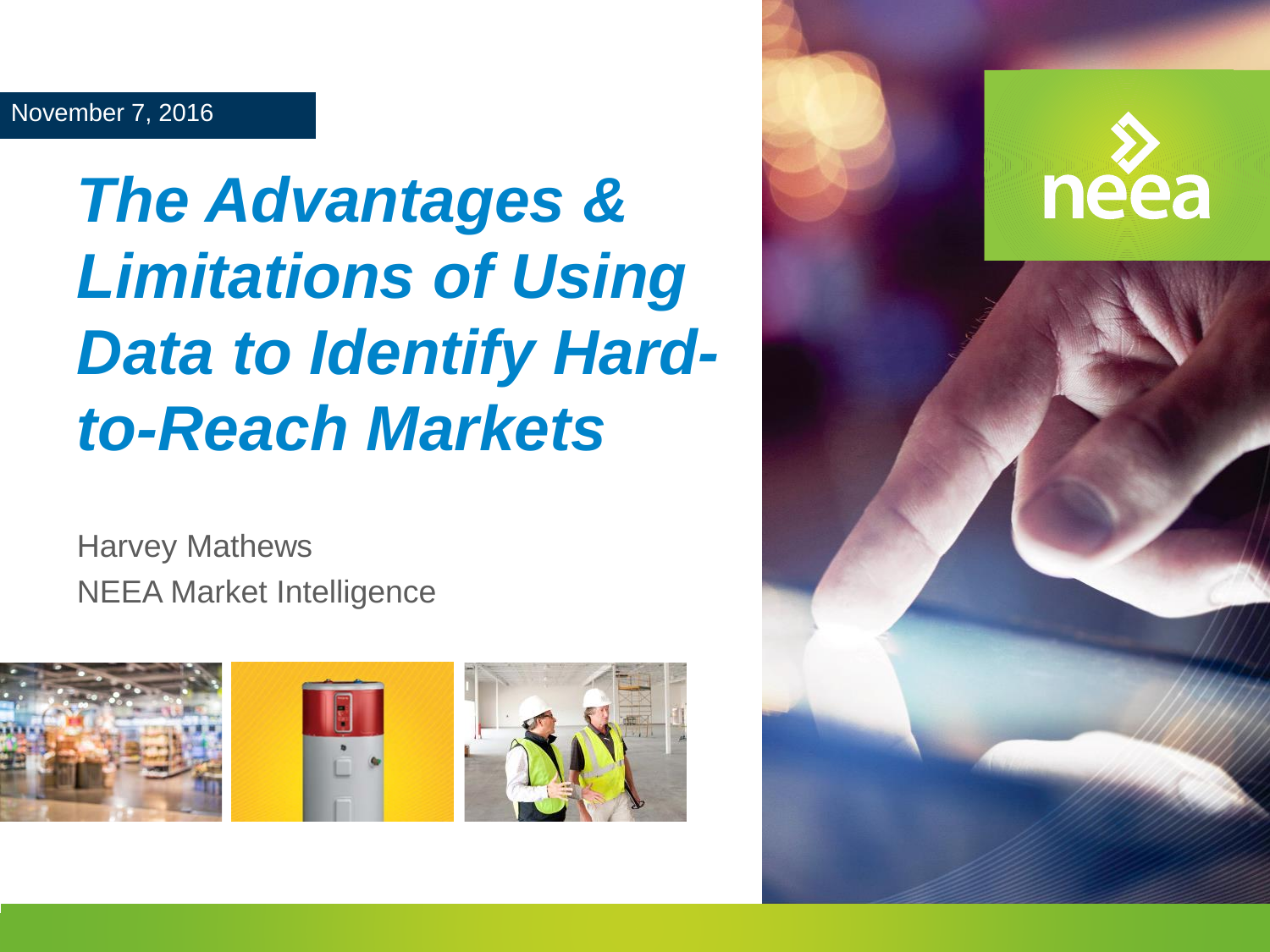### *Overview*

- − Can be defined using data
- − Can be identified using data
- − Can be understood better using data

However, data alone won't improve our ability to break into HTR segments….

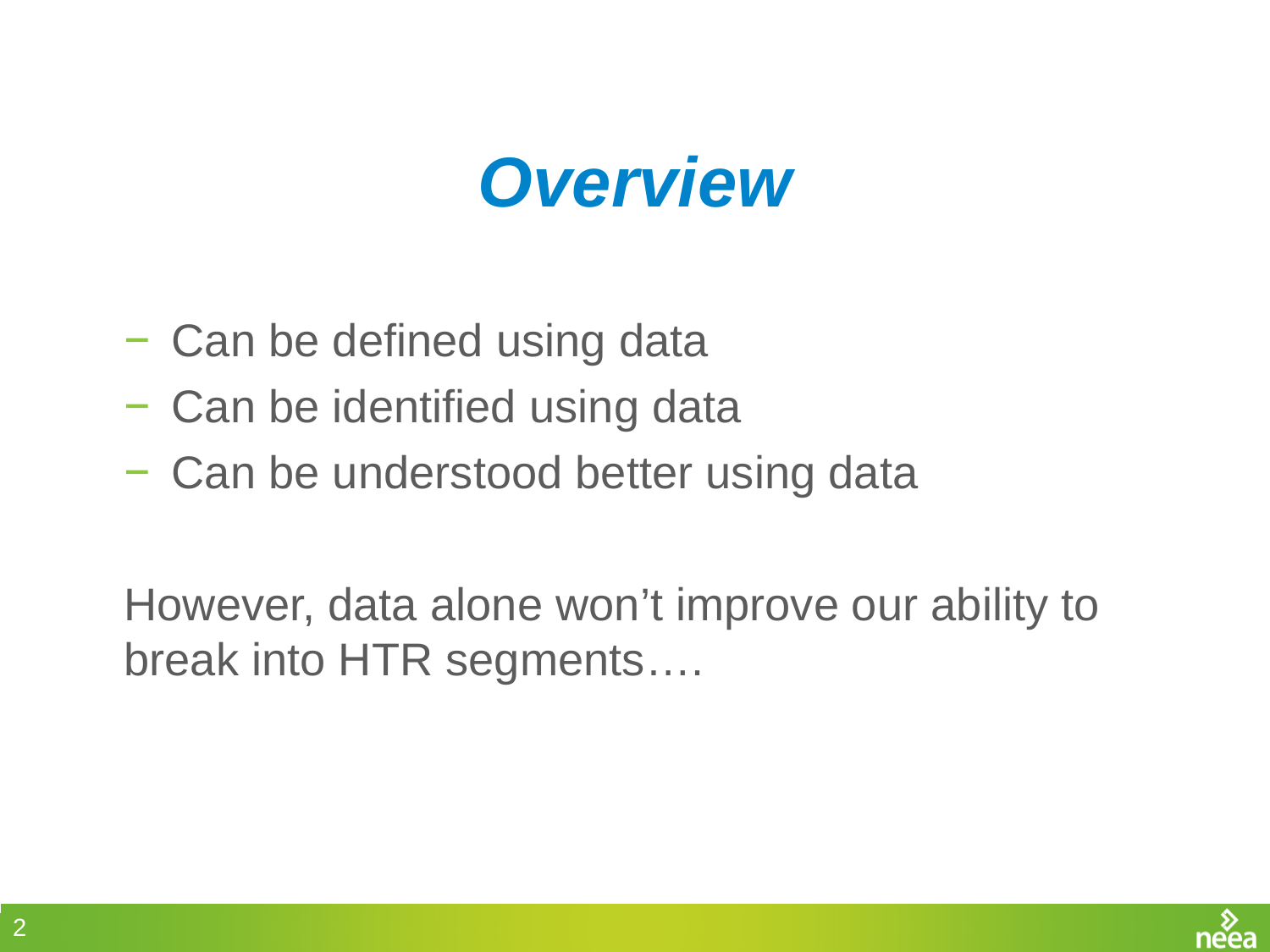# *Today's topics*

- 1. What is the HTR market, according to available data?
- 2. Why are they hard-to-reach?
- 3. What should we do to leverage data to improve program participation?

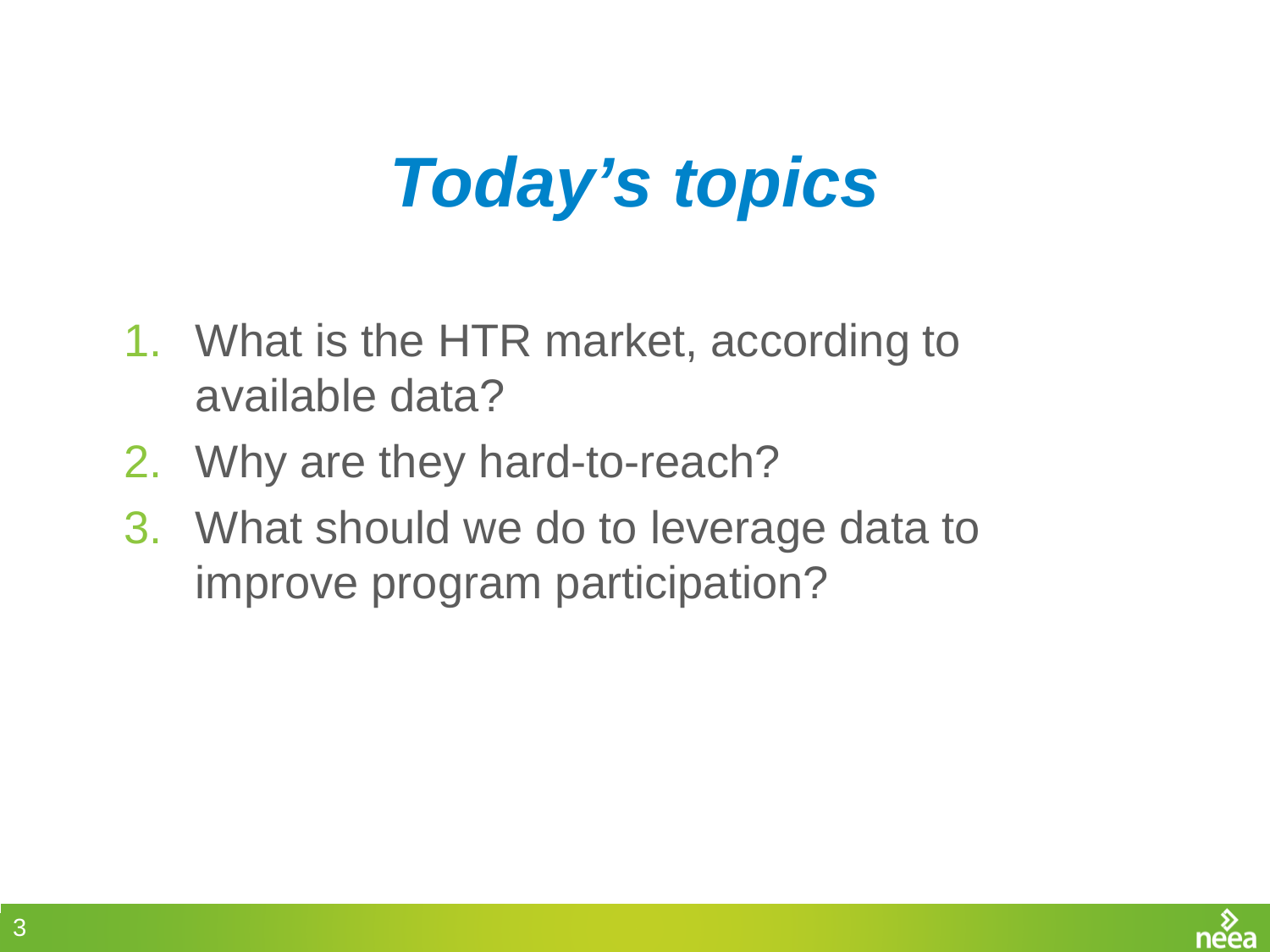#### *Types of data needed for current HTR analysis*

#### Program participation

- Address
- Trade area
- Sales data

#### Building stock

- Commercial Building Stock Analysis (CBSA)
- Residential Building Stock Analysis (RBSA)
- Real property information (Core Logic)

#### Population studies

- Census
- **Demographic** (Experian)
- 'Firmographic' (Dunn & Bradstreet)
- Psychographic (Experian)

#### Energy usage data

- Annual energy use
- Bill payment program participation

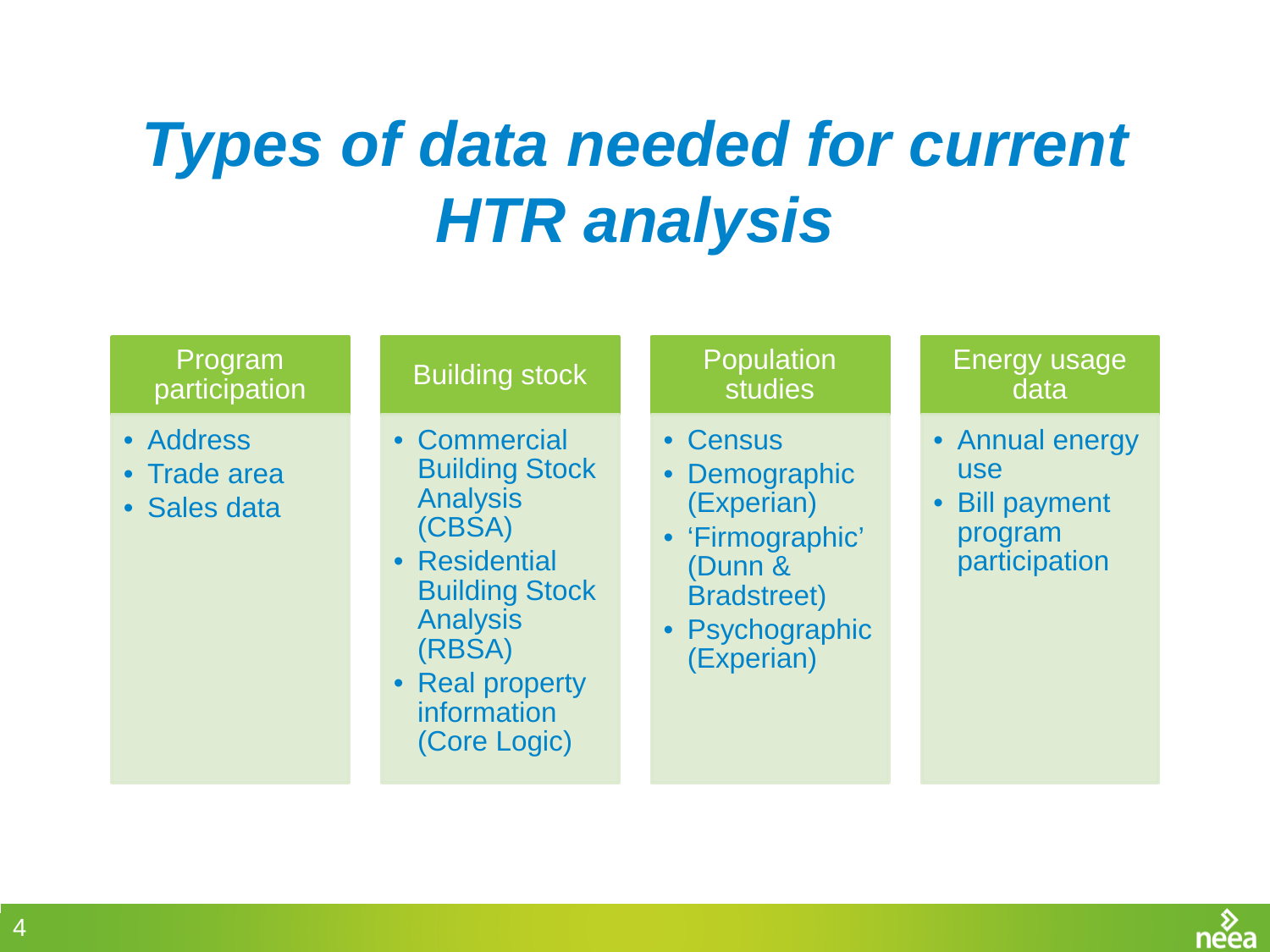#### *Types of tools needed for this analysis*

- − Data blending (Alteryx and R)
- − Geospatial plotting (Alteryx and ESRI)
- − Data visualization & exploration (Tableau)
- − Curious minds

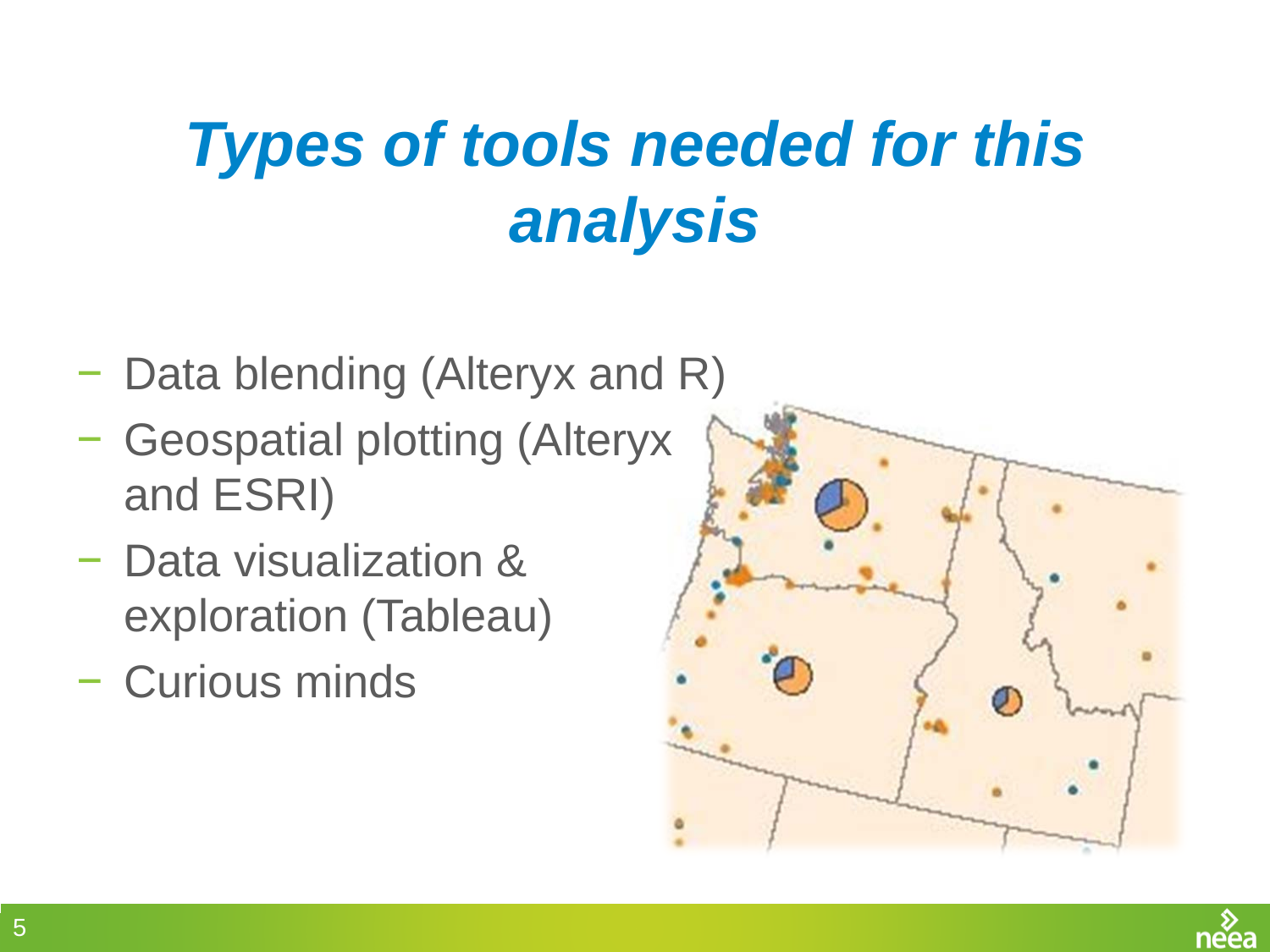# *Defining HTR with data*

We can build a composite picture of the HTR with:

- 1. Program participation analysis
- 2. Identifying billing:income ratios
- 3. Geolocation of intended program participants
- 4. Other indicators that flag a lack of participation

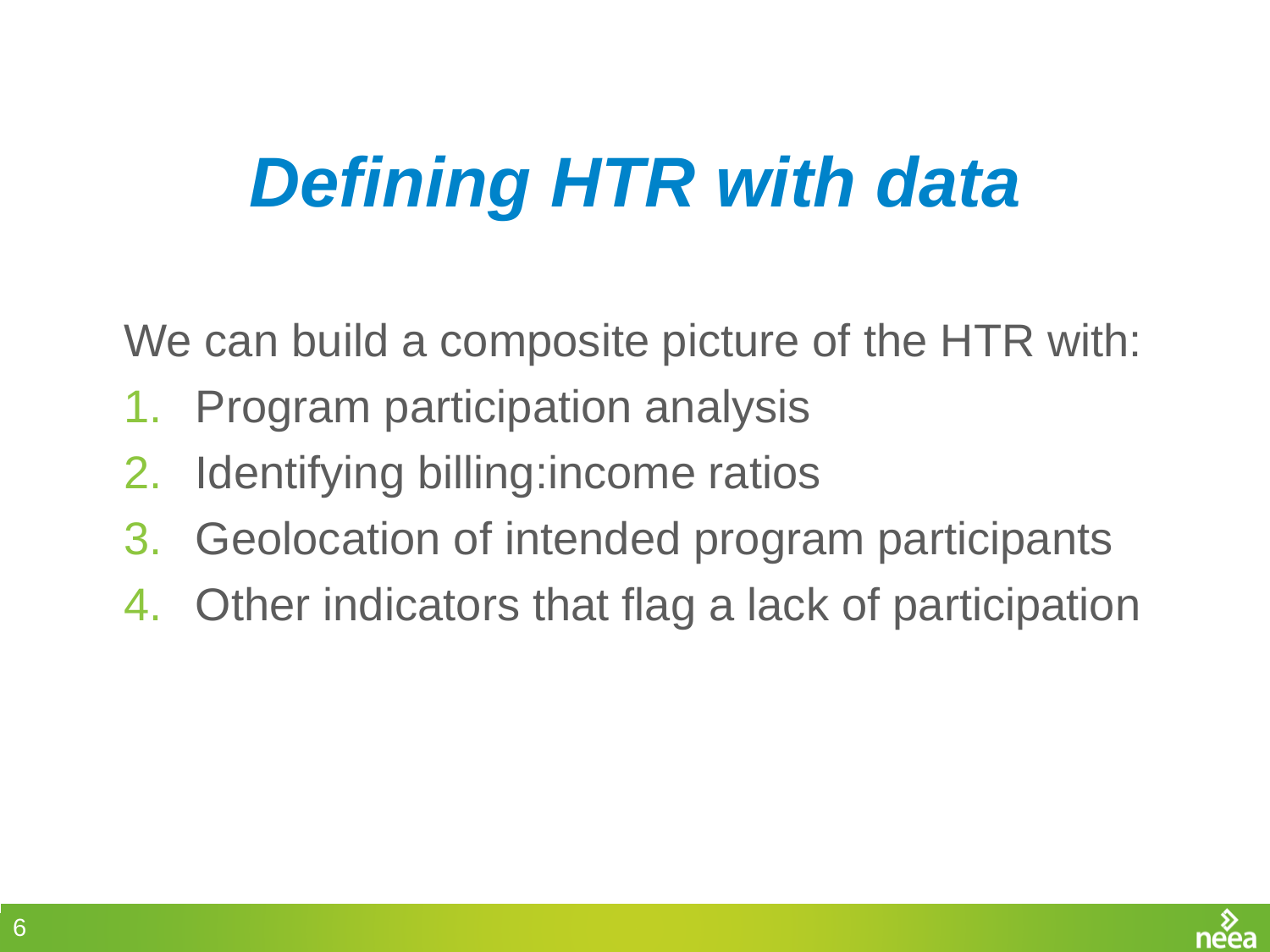# *1. Program participation*

- − With our current data sources & tools, we just need one piece of program data to gain some analytical insight
	- Address, geolocation, building type, or demographic info for residential HTR
	- NAICS code, building stock type, address, or geolocation for commercial/industrial HTR
- − Compare participants to the rest of population to identify unaddressed groups

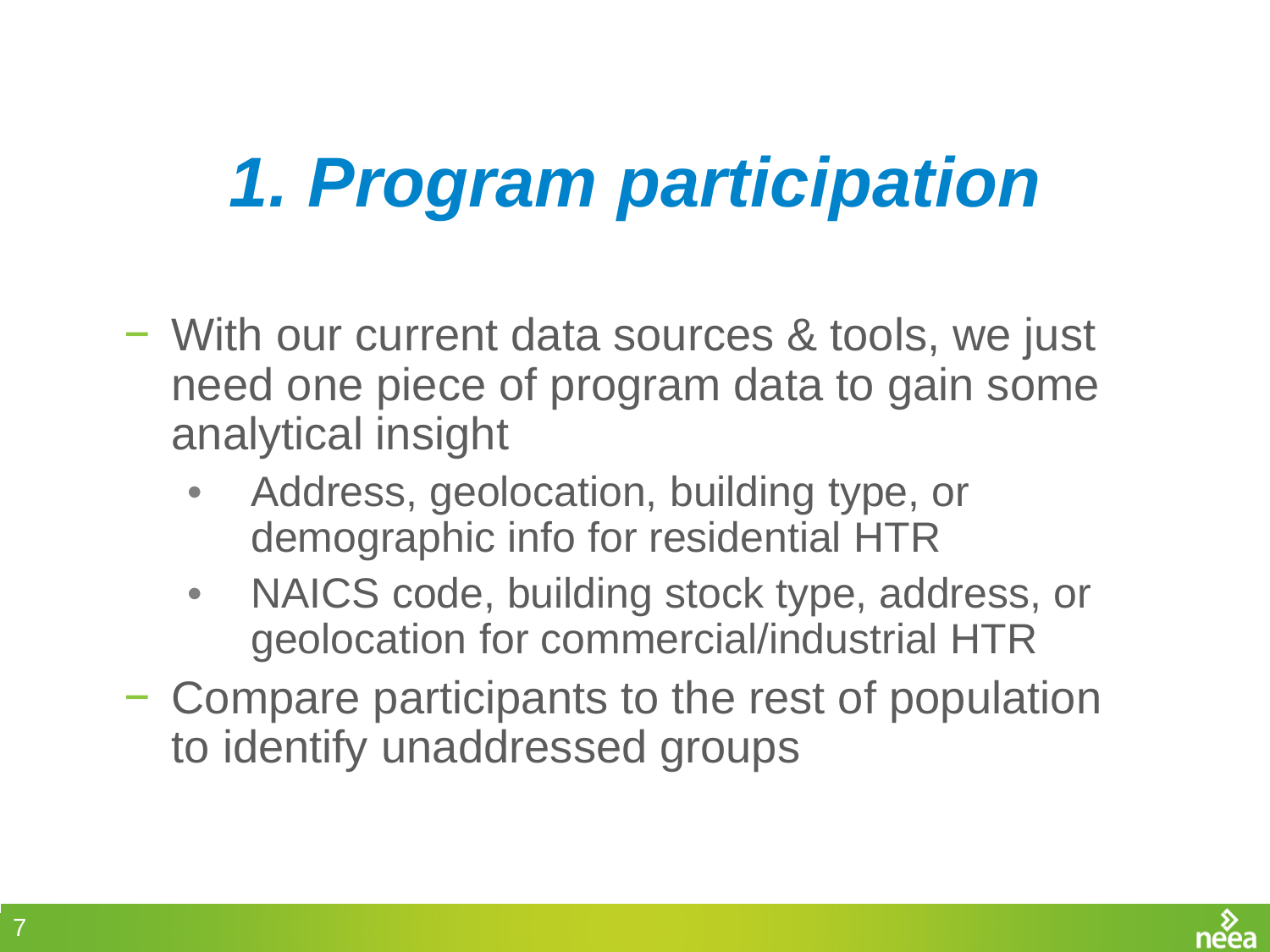### *2. Energy cost-to-income analysis*

By establishing a median energy bill amount and analyzing it relative to household income, a defacto identification of individual HTR homes can be identified.



ACEEE April 2016 study: *'Lifting the High Energy Burdens in America's Largest Cities'*

- Many low income households spend 2-3x more income on utility bills
- Older housing with poor ventilation and aging, inefficient appliances and heating systems are a major factor

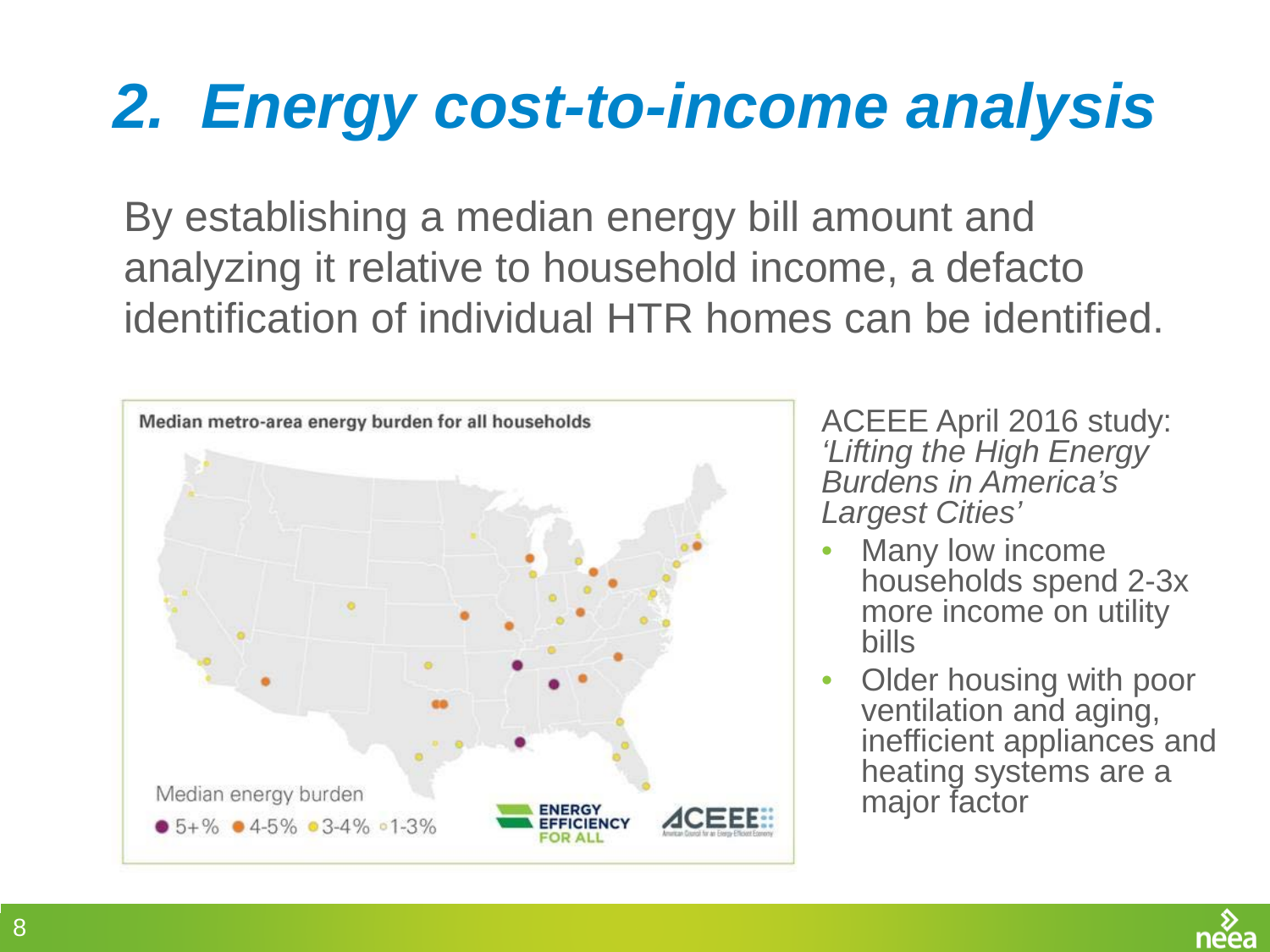# *3. Geolocation*

If program participation is dependent on retail or trade ally availability, identify HTR through geoanalysis



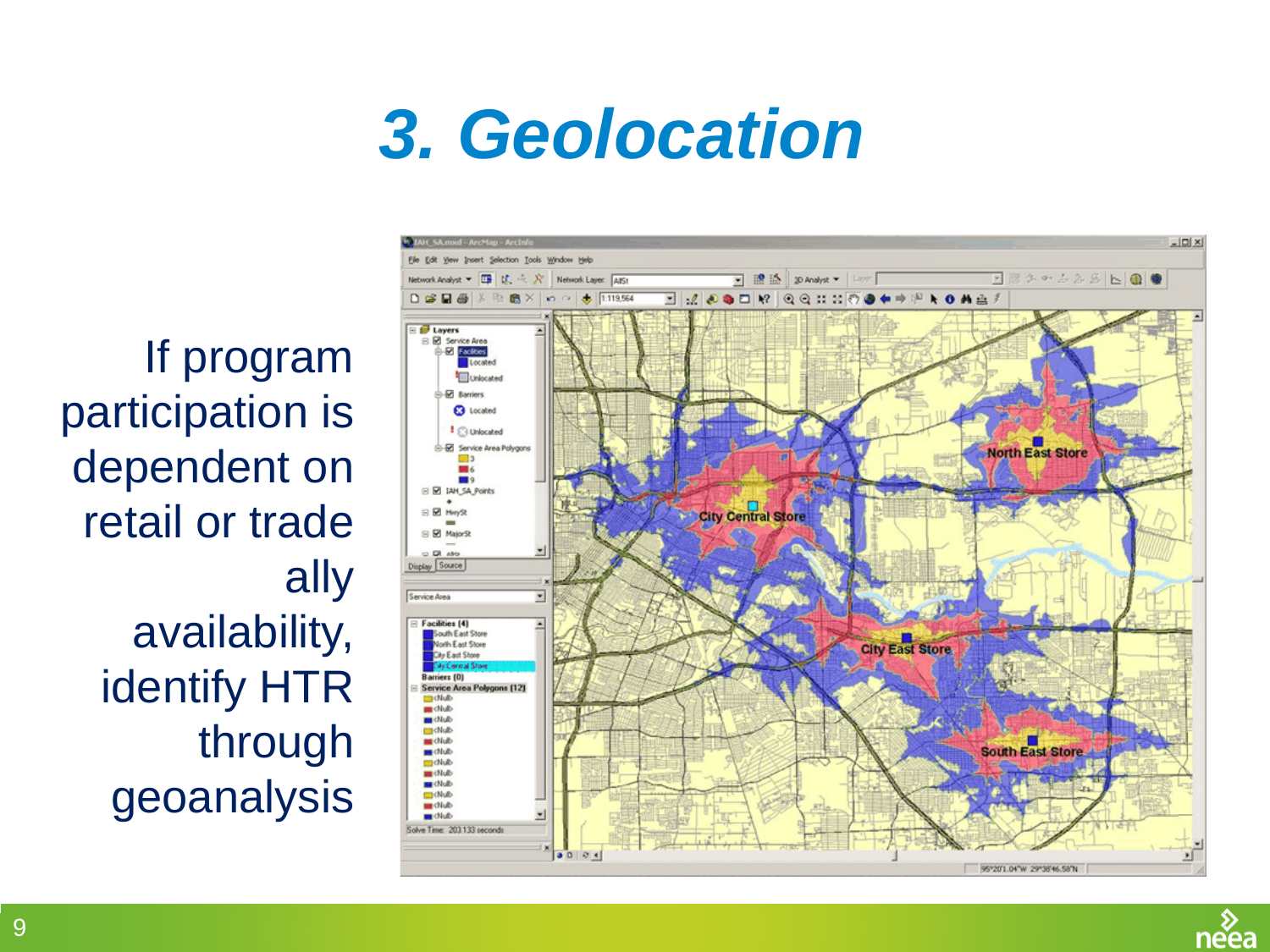### *4. Program non-participation flags*

Indicators of a lack of program involvement may include:

- − Late bill payment
- − Low income assistance with bills
- − Reports from social services that identify health issues known to be related to poorly heated or cooled homes (asthma, respiratory problems, heart disease, arthritis, rheumatism)

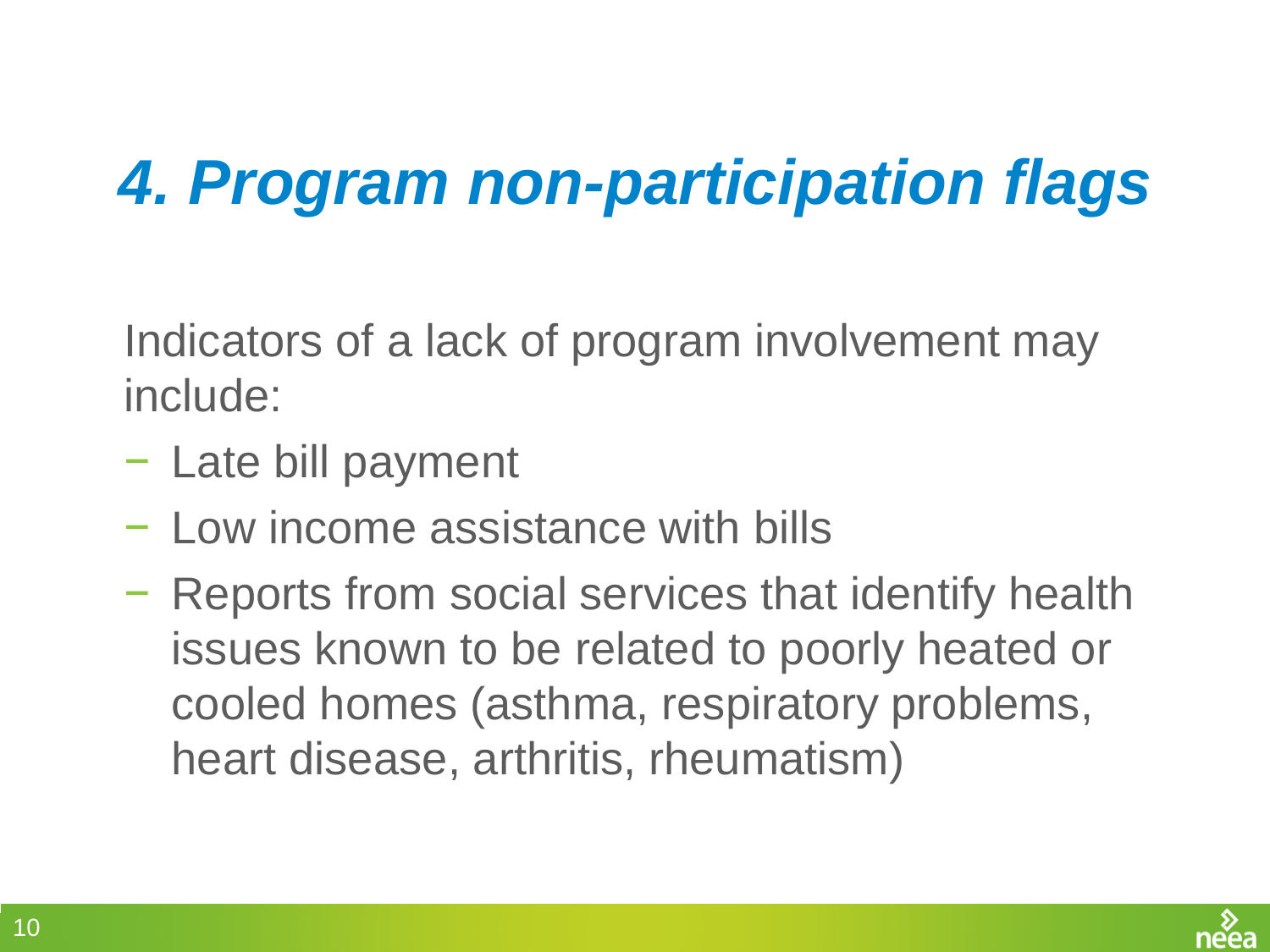### *These four data-enabled approaches build a composite picture of HTR…*



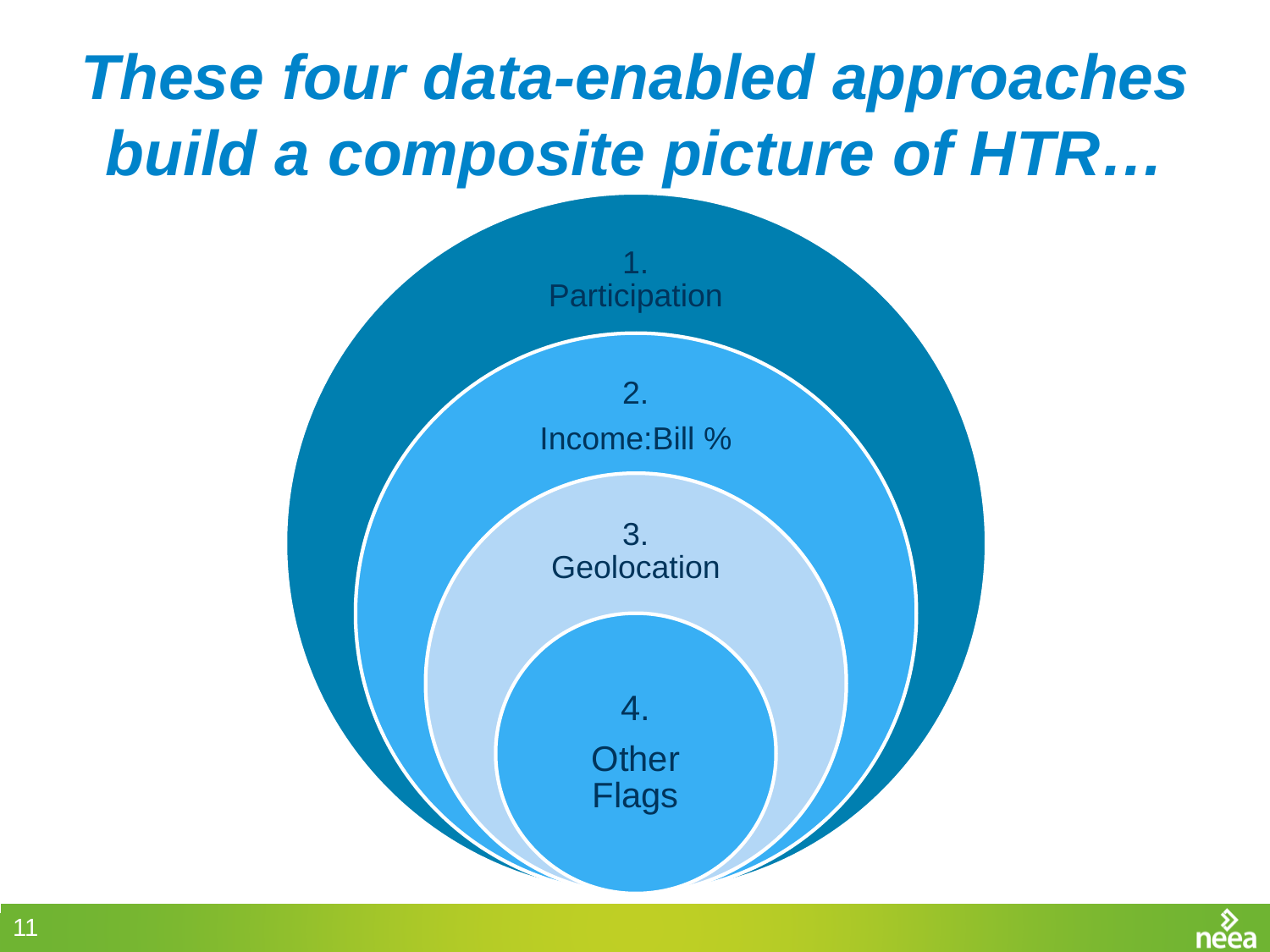### *…but there is a bigger picture*



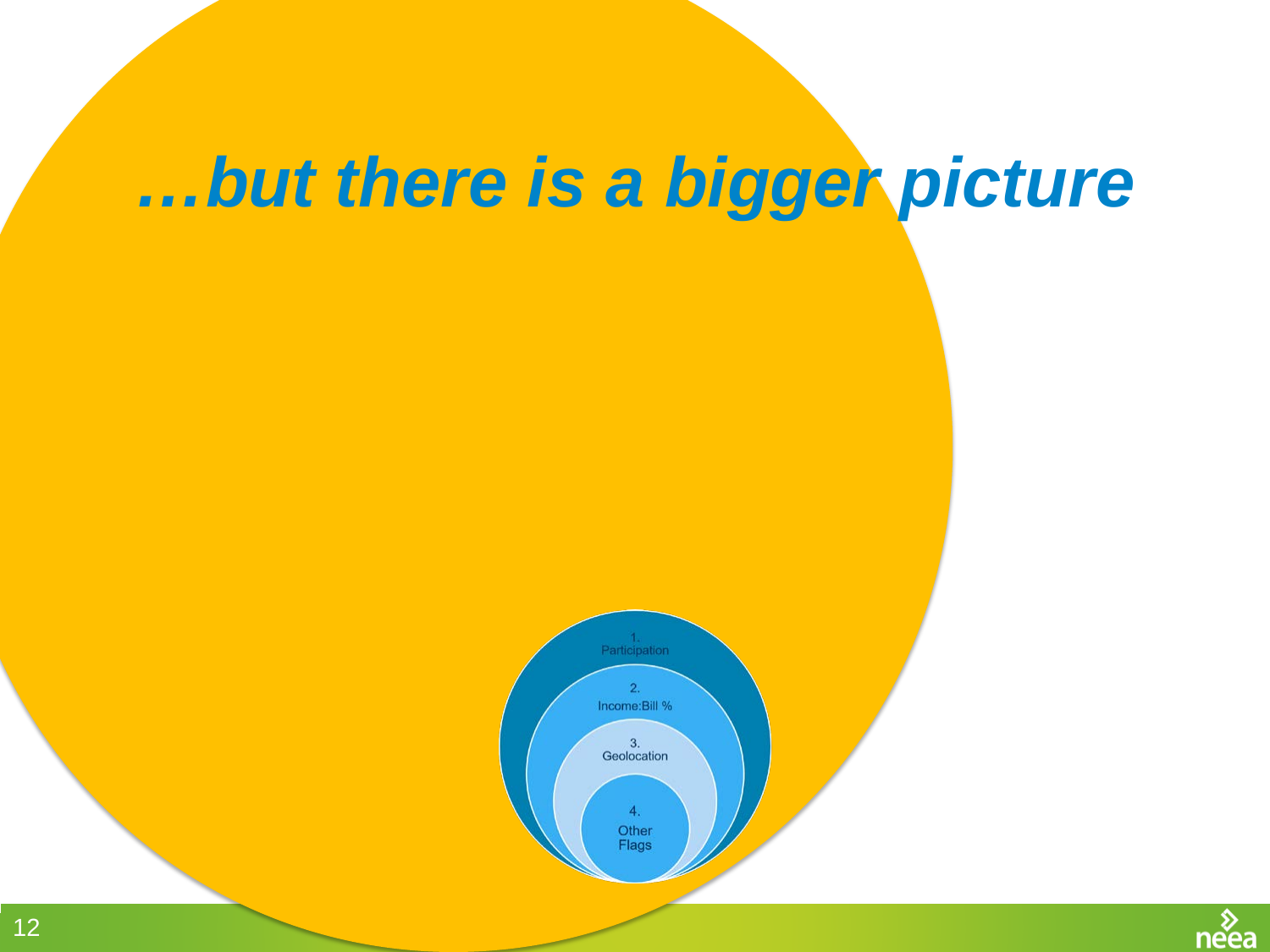# *Why are they hard-to-reach?*

- − If we assume that the HTR are acting in their own best interest with the information they have, then *the source of our problem likely is our communication and program design*
- − Are we connecting energy efficient program participation to what *they* value?

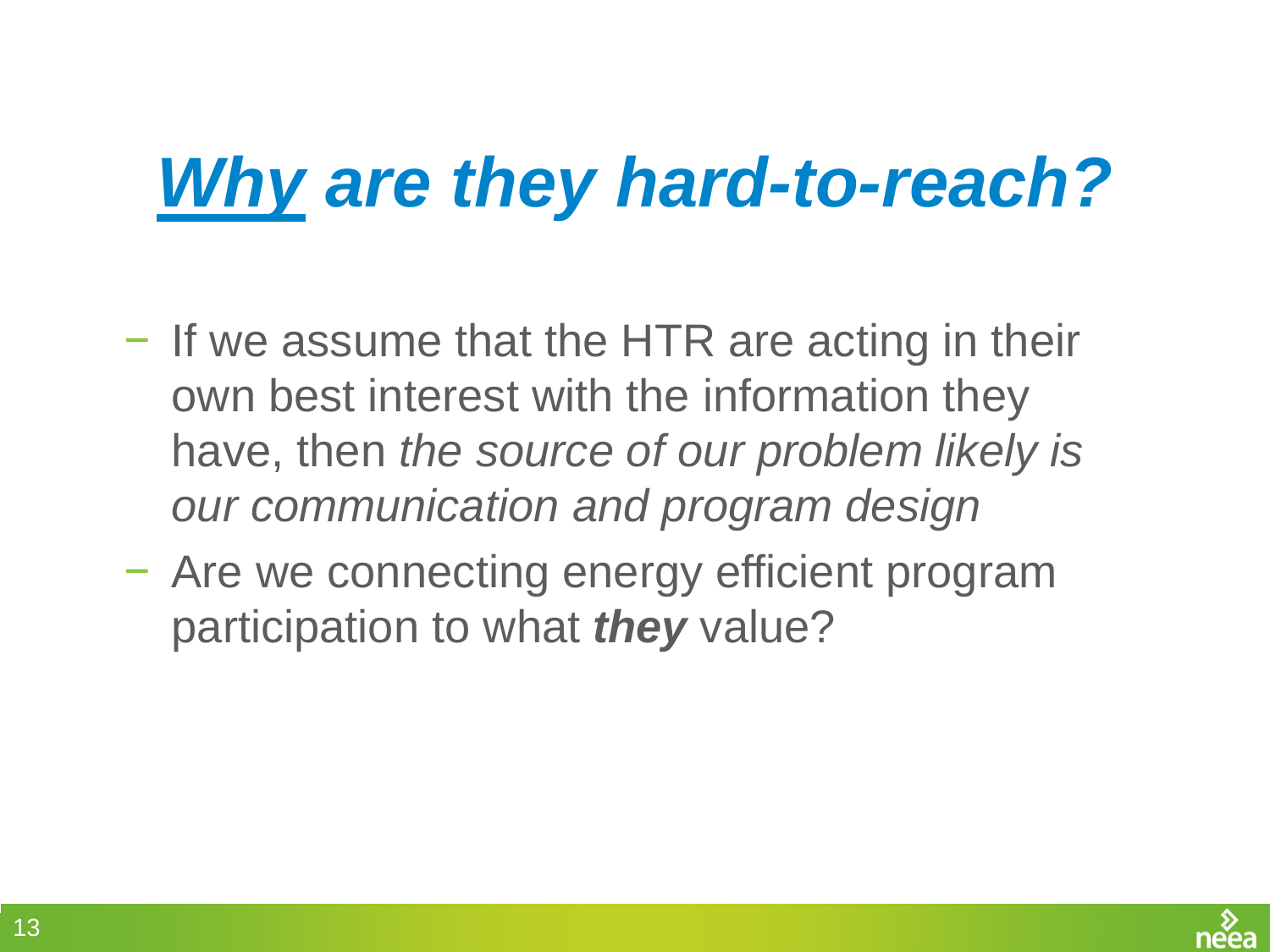### *The reasons for unequal program participation are complex*

According to the 2016 World Social Science Report, there are seven drivers of inequality in the world:

- − Economic
- − Social
- − Cultural
- − Political
- − Spatial
- − Environmental
- − Knowledge



Decoding the impact of these drivers on program participation is key to more equitable program involvement

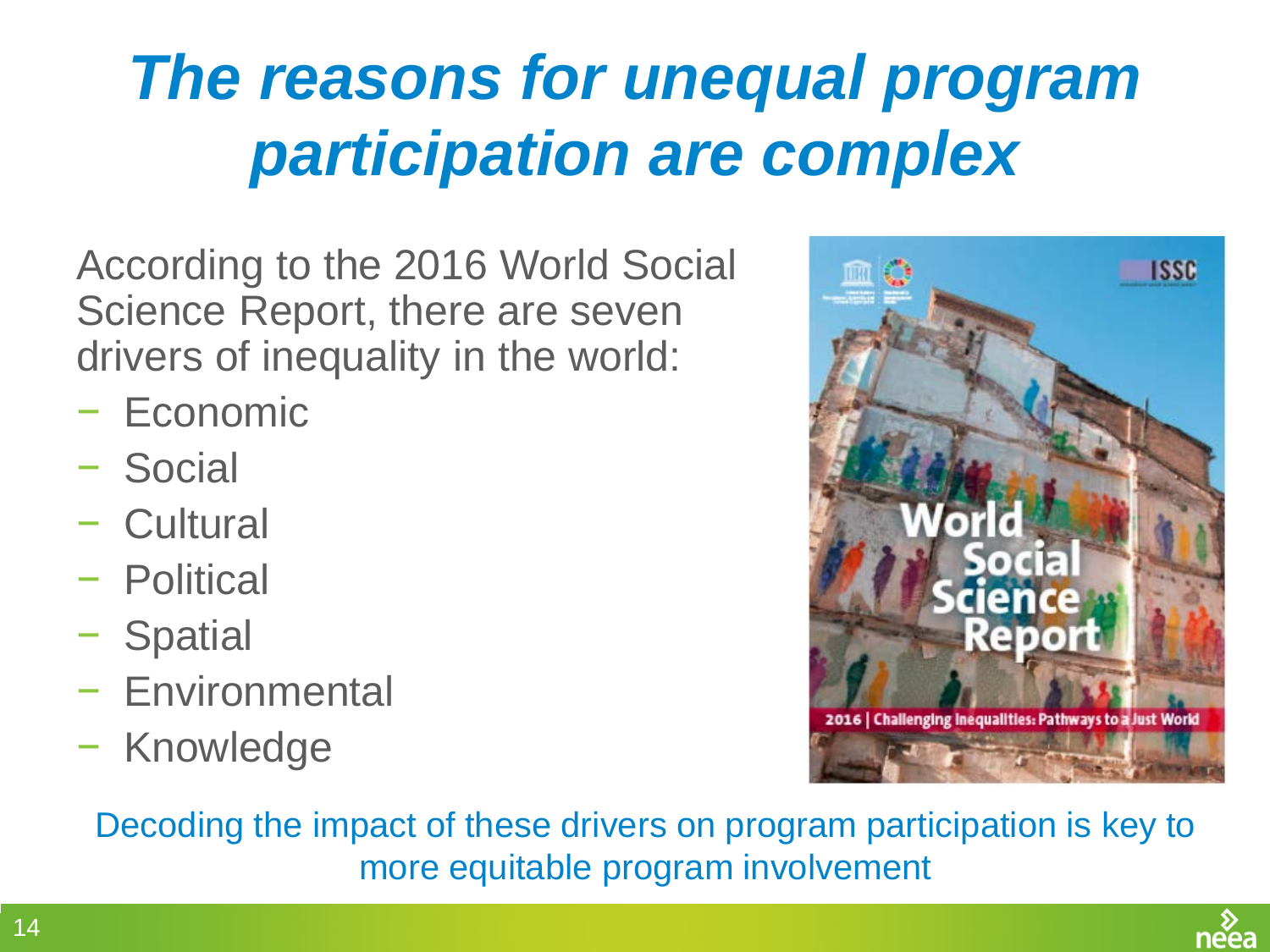### *In summary…*

- − Newly compiled data & tools can enable us to build a composite picture of the HTR market
- − However, the reasons for a lack of program participation can only be partially understood with current data
- − A deeper appreciation of our audience's current (complex) HTR drivers will likely improve program participation